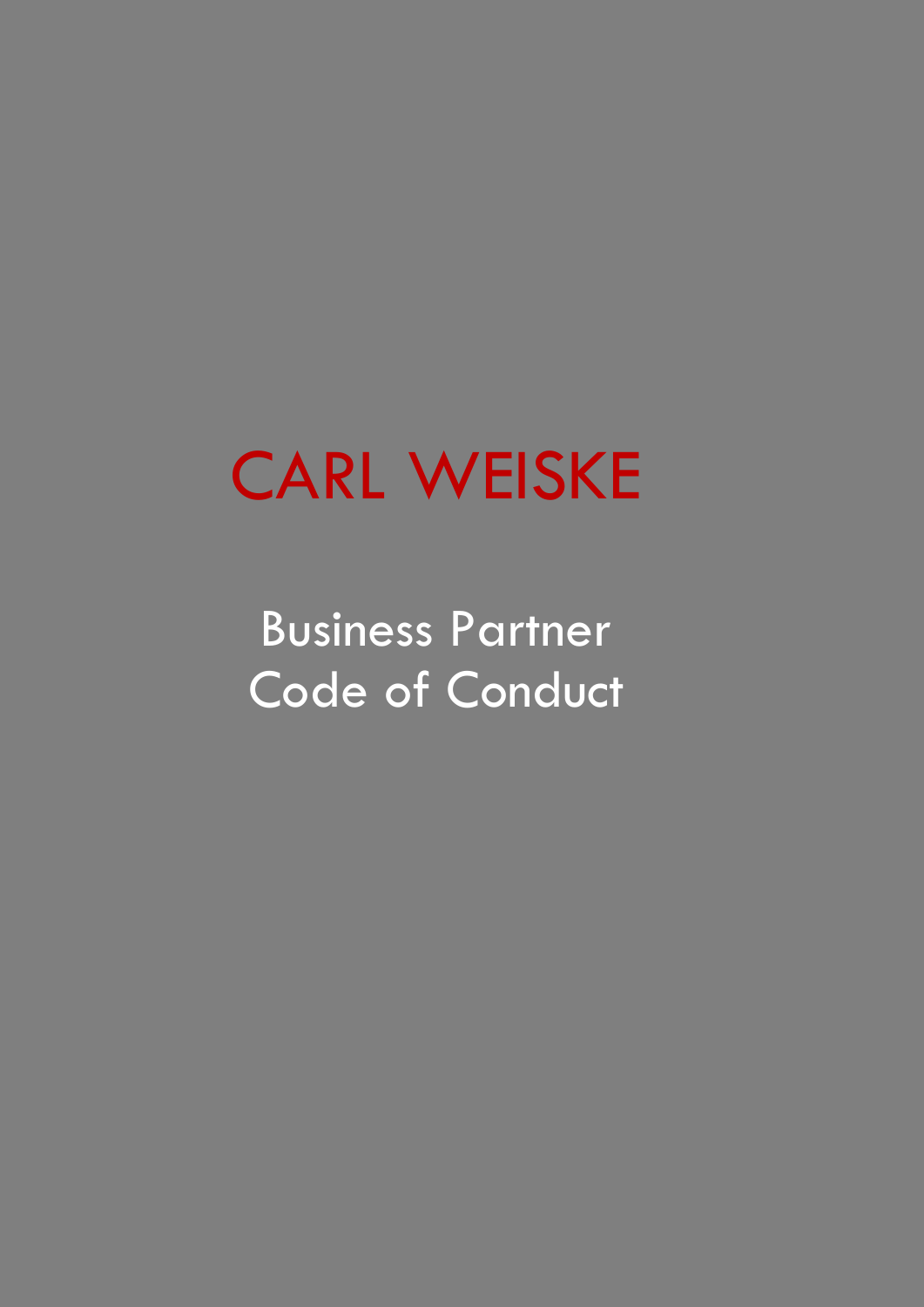# 1. Our Corporate Social Responsibility

The respect for freedom and human rights is an essential principle of Carl Weiske's business activities. It creates the framework of our operations and is pre-requisite for our success. Carl Weiske is committed to the principle of sustainability. This includes the responsible – meaning efficient and effective – and sustainable use of available resources, at present and in the future. According to the United Nations Global Compact, Carl Weiske has committed itself to provide human rights, labor, the environment and anti-corruption.

Carl Weiske is committed to honesty and integrity with respect to our entire business conduct towards employees, customers, suppliers, competitors and other stakeholders. Carl Weiske recognizes that legal and cultural requirements vary in a global market. Carl Weiske expects all of its Business Partners to act with the same fairness, honesty and responsibility and dedication to corporate social responsibility in all aspects of their business.

This Business Partner Code of Conduct highlights important standards that are consistent with Carl Weiske's values and which we expect each Business Partner to observe and strictly adhere to.

# 2. Compliance with Laws, Rules and Legal Regulations

The Business Partner will comply with all applicable laws, rules and regulations in the countries in which it operates and will maintain suitable measures to ensure Compliance with such laws, rules and legal regulations.

#### Combating Slavery and Human Trafficking

The Business Partner will comply with all applicable laws, rules and legal regulations prohibiting slavery and human trafficking in its own business as well as in its supply chain.

#### Compliance with Antitrust Laws

The Business Partner will strictly comply with all applicable antitrust laws, trade practice laws and any other competition laws, rules and regulations dealing for example with monopolies, unfair competition and restraints of trade, and relationships with competitors and customers. The Business Partner will not enter into agreements with competitors or engage in other acts that may unfairly impact competition, including, but not limited to, price fixing or market allocations.

#### Combating Corruption

Carl Weiske does not tolerate any form of corruption. Thus, the Business Partner will comply with applicable laws and regulations concerning bribery and anticorruption, including those concerning foreign corrupt practices.

The Business Partner will neither engage in nor tolerate any form of corruption, bribery, theft, embezzlement, or extortion or the use of illegal payments, including without limitation, any payment or other benefit conferred on any individual, company or government official, for the purpose of influencing the decisionmaking process in violation of applicable laws. Specifically, the Business Partner must not offer illegal benefits or illegal favors such as bribe payments, kick-backs, or other illegal benefits

including inappropriate gifts and undue hospitality towards Carl Weiske employees for the exchange of business opportunities.

#### Export and Import Regulations

The Business Partner will comply with all applicable import and export control laws, including without limitation, sanctions, embargoes and other laws, regulations, government orders and policies controlling the transmission or shipment of goods, technology and payments.

#### Prevention of Money Laundering

At Carl Weiske we expect our Business Partners to comply with all applicable statutes governing the prevention of money laundering and not to participate in any money laundering activity.

# 3. Conflict of Interest

Employees are expected to act in the best interest of their company. Private interests and personal consideration shall not affect any business decision. Carl Weiske as well as the Business Partner will avoid any activity or situation which may lead to a conflict of private interest of a Carl Weiske employee or Business Partner and the business interest of Carl Weiske. A Business Partner becoming aware of a conflict of interest situation will immediately notify Carl Weiske about this.

# 4. Respect for Human Rights, Anti-Discrimination and Women's Empowerment

Carl Weiske respects human rights and actively promotes their observance. We follow the Universal Declaration of Human Rights of the United Nations, which requires each individual, every organ of society and, by extension, economic agents and businesses, to contribute towards the observation of these rights.

Carl Weiske strives at providing people with goods while maintaining our competitive capacity. The Business Partner will treat all individuals with respect and fairness and will observe basic human rights, set forth, for example, in the Universal Declaration of Human Rights of the United Nations including, but not limited to, the prohibition of forced or child labor, and the provision of reasonable wages, social benefits, working hours, freedom of association and other fair working conditions in compliance with applicable laws.

The Business Partner will maintain an environment with no retaliation, free of discrimination and harassment on the basis of gender, age, race, skin color, ethnicity, culture or national origin, citizenship, religion or religious beliefs, physical or mental disability, veteran status, sexual orientation or any other characteristics protected by applicable law.

Carl Weiske believes that empowering women to participate fully in economic life across all sectors is essential to build stronger economies, achieve internationally agreed goals for development and sustainability, and improve the quality of life for women, men, families and communities.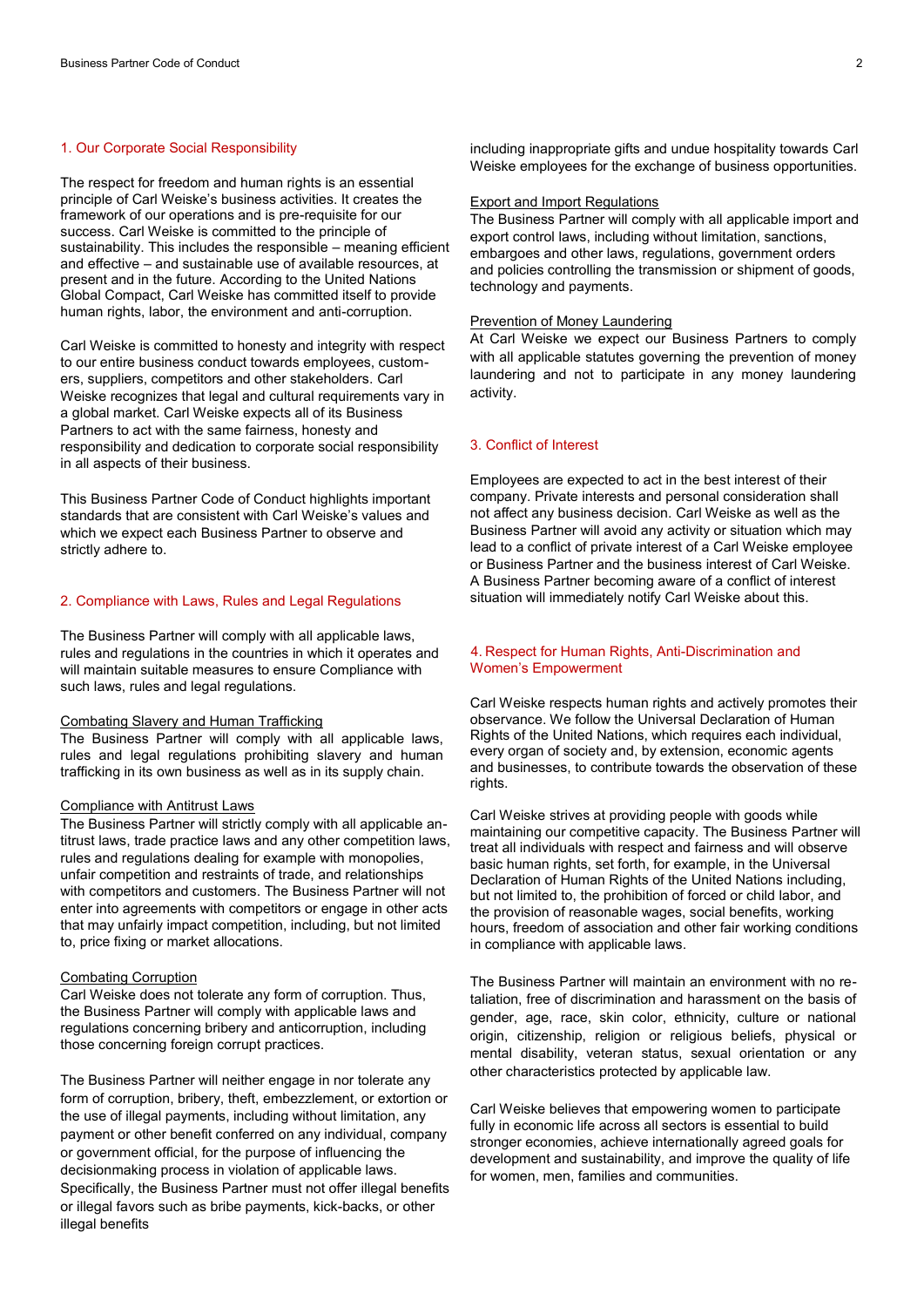# 5. Product Safety, Health, and Environment

With our processes and products, Carl Weiske desires to make a substantial contribution to the sustainable use of resources, environmental protection, including climate protection in particular. Carl Weiske strives to save resources by continually aligning our production, quality and performance of our products with environmental soundness, and by reducing consumption of energy, water, raw materials and supplies.

The Business Partner will support Carl Weiske in these efforts. Thus, the Business Partner will be committed to manufacture and deliver safe products to Carl Weiske and provide a safe working environment that supports accident prevention and minimizes exposure to health risks to the Business Partner's employees.

The Business Partner will comply with applicable laws and regulations on environmental protection and will preserve resources and protect the environment as much as possible.

# 6. Data Protection, Confidential Information and Intellectual Property

The Business Partner will comply with all applicable laws concerning data protection. It is the Business Partner's responsibility to ensure that any confidential business information or trade secrets gained by virtue of the business activities with Carl Weiske (hereinafter referred to as "Confidential Information") is held in strict confidence and not improperly used or disclosed to third parties. Furthermore, the Business Partner will protect and secure Carl Weiske's intellectual property as Confidential Information.

#### 7. Compliance with this Business Partner Code

Carl Weiske regards the provisions of this Business Partner Code, which we shall amend from time to time, to be essential for the business relationship between Carl Weiske and the Business Partner. Therefore, compliance with the provisions herein is essential for the business relationship between Carl Weiske and the Business Partner which is acknowledged and agreed by the Business Partner.

In case of significant breaches by the Business Partner of this Business Partner Code, Carl Weiske reserves the right to terminate the business relationship with the Business Partner subject to applicable laws.

Carl Weiske reserves the right to audit the Business Partner's compliance with this Business Partner Code in an appropriate manner. Any audit will be scheduled at business hours mutually agreed with the Business Partner and by the Business partner providing an appropriate level of documentation which substantiates in a clear and transparent manner the adherence to this Business Partner Code.

The Business Partner will use its best efforts to be familiar with the business practices of its suppliers, subcontractors and other business partners and to require all such suppliers, subcontractors and business partners to comply with this Business Partner Code or the values laid down herein.

The Business Partner and Carl Weiske will discuss any questions in relation to this Business Partner Code in a trustful and respectful manner.